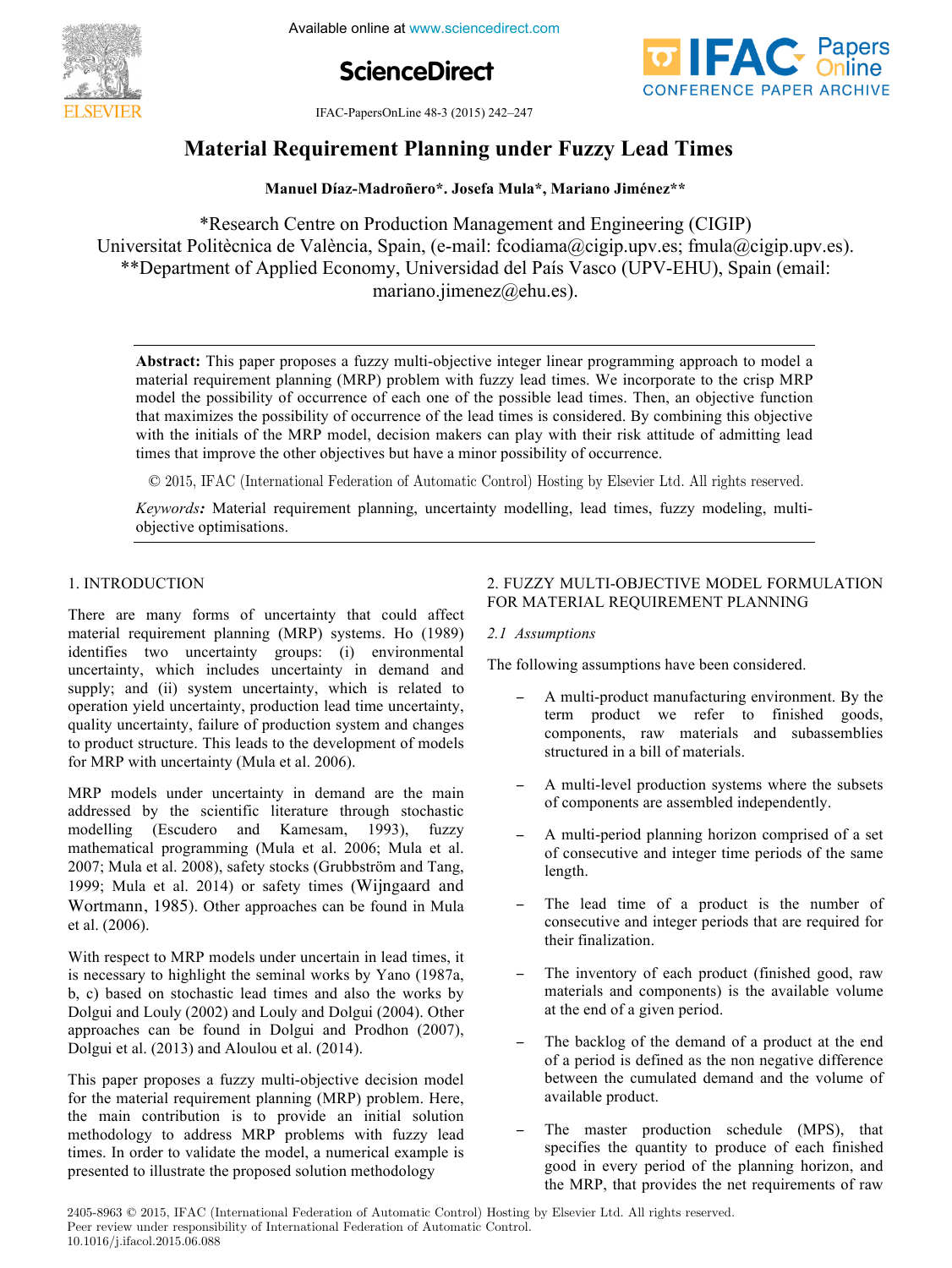materials and components for each planning period, are solved jointly.

- Programmed receptions.
- Production capacity constraints.
- − Overtime limits.
- It is assumed that the subcontracted products will be ready just when required without lead time changes.
- Fuzzy lead time for finished goods, components and raw materials.
- Fuzzy lead times are represented by using different values associated with different degree of possibility each one.

#### *2.2 Fuzzy objective functions*

Three fuzzy objective functions have been considered: (1) minimizes the total costs over the time periods that have been computed; (2) minimizes the backorder quantities over the whole planning horizon; and (3) minimizes the idle time of the productive resources.

$$
Min \t z_1 \approx \sum_{i=1}^{I} \sum_{t=1}^{T} (cp_{it}P_{it} + ci_{it}INVT_{it}) + \sum_{r=1}^{R} \sum_{t=1}^{T} ctov_{rt}Tov_{rt}
$$
\n(1)

$$
Min \t z_2 \approx \sum_{i=1}^{I} \sum_{i=1}^{T} B_{ii}
$$
 (2)

Min 
$$
z_3 \approx \sum_{r=1}^{R} \sum_{t=1}^{T} T u n_{rt}
$$
 (3)

#### *2.3 Constraints*

The following constraints have been included.

$$
INVT_{i,t-1} + P_{i,t-LT_i} + SR_{it} - INVT_{i,t} - B_{i,t-1} - \sum_{j=1}^{I} \alpha_{ij} (P_{jt} + SR_{jt}) + B_{it} = d_{it}
$$
  
 
$$
\forall i \forall t \ (4)
$$

$$
\sum_{i=1}^{I} P_{ii} AR_{ir} + Tun_{ri} - Tov_{ri} = CAP_{ri}
$$
\n
$$
\forall r \forall i(5)
$$

$$
B_{iT} = 0 \qquad \qquad \forall i (6)
$$

 $P_{ii}$ ,  $INVT_{ii}$ ,  $B_{ii}$ ,  $Tun_{ii}$ ,  $Tov_{ii} \ge 0$   $\forall i \forall t \ (7)$ 

$$
P_{ii}, \text{INV}T_{ii}, B_{ii} \in \mathbb{Z}
$$

Constraint (4) is the inventory balance equation for all the products. Constraint (5) establishes the available capacity for normal, overtime and subcontracted production. Constraint (6) finishes with the delays in the last period (*T*) of the planning horizon. Constraint (7) contemplates the non negativity for the decision variables and constraint (8) establishes the integrity conditions for some of the decision variables.

#### 3. SOLUTION METHODOLOY

 $\epsilon$ 

Here, an approach to transform the fuzzy goal programming (FGP) into an equivalent auxiliary crisp mathematical programming model for MRP problems is provided. This approach considers non increasing linear membership functions for each fuzzy objective function as follows (Bellman and Zadeh 1970):

$$
\mu_{k} = \begin{cases}\n1 & z_{k} < z_{k}^{l} \\
\frac{z_{k}^{u} - z_{k}}{z_{k}^{u} - z_{k}^{l}} & z_{k}^{l} < z_{k} < z_{k}^{u} \\
0 & z_{k} > z_{k}^{u}\n\end{cases} \tag{9}
$$

where  $\mu_k$  is the membership function of  $z_k$ , while  $z_k^l$  and  $z_k^u$  are, respectively, the lower and upper bounds of the objective function  $z_k$ .

The FGP approach by Torabi and Hassini (2008), based on the convex combination of the lower bound for satisfaction degree of objectives and the weighted sum of these achievement degrees, is adopted as the basis of this solution methodology. This FGP programming method proposes that a multi-objective model could be transformed in a single objective model as follows:

Max

$$
\lambda(x) = \gamma \lambda_0 + (1 - \gamma) \sum_{k} \theta_k \mu_k(x)
$$

subject to

$$
\lambda_0 \le \mu_k(x) \quad k = 1, \dots, n
$$
  

$$
x \in F(x) \tag{10}
$$

where  $\mu_k$  represents the satisfaction degree of the *k* th objective function.  $\lambda_0 = \min\{\mu_k(x)\}$  is the minimum satisfaction degree of the objectives.  $\theta_k$  is the relative importance of the *k*th objective and *γ* is a coefficient of compensation.

Then, the equivalent auxiliary crisp mathematical programming model is formulated as follows: